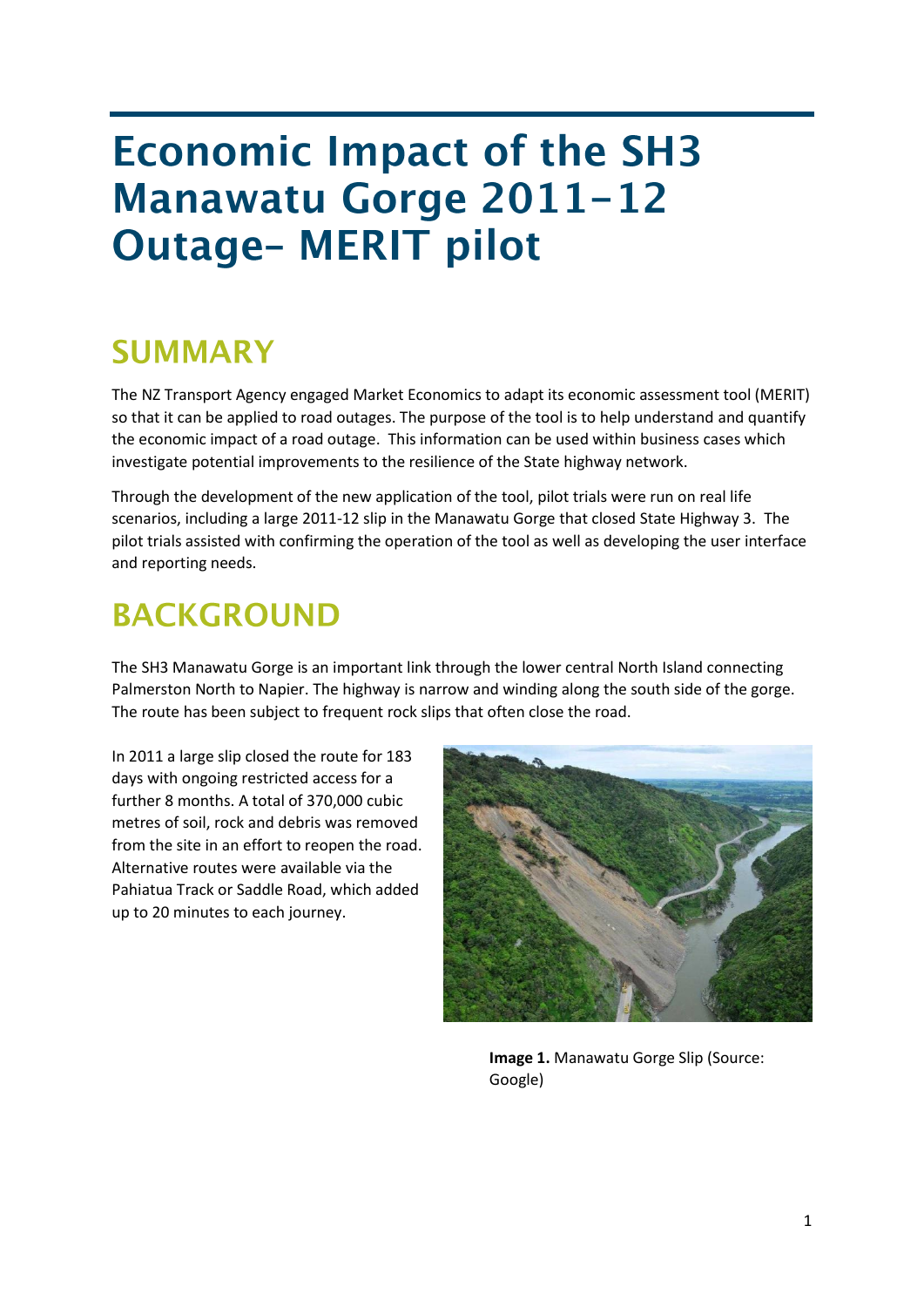# **MEASURING THE ECONOMIC RESILIENCE OF INFRASTRUCTURE TOOL (MERIT)1**

Market Economics, along with GNS Science and Resilient Organisations developed<sup>2</sup> a tool known as 'MERIT' (Measuring the Economic Resilience of Infrastructure Tool). MERIT is used to assess the economic impacts associated with infrastructure outages.

MERIT is a dynamic, multi-regional and multi-sectoral economic model that contains the core features of a Computable General Equilibrium (CGE) model. CGE models are the favoured approach in the modelling of regional and national level economic impacts. The advantages of this type of model include:

- 1. Whole-of-economy coverage
- 2. The capture of *indirect* (upstream and downstream multiplier effects generated through supply chains) and *induced* (generated through household consumption) economic consequences
- 3. The 'general equilibrium' impacts that result from price changes in an economy
- 4. The ability to describe the distribution through time of impacts across different economic sectors and regions.

The model produces a variety of indicators to help evaluate the impacts in aggregate and by industry of an infrastructure outage, including Gross Domestic Product, regional Value Added (similar to a regional equivalent of GDP), value of exports and imports, and household utility.

There are four steps in using MERIT:

**.** 

- 1. Generate a description of the road outage scenario (illustrated in Table 2 below). Each run of MERIT considers a specific outage scenario (location and duration). It does not consider the likelihood of the outage.
- 2. Transport network analysis the tool needs to know the travel time and distance changes resulting from the road outage. This can be done through either a transport model, or through an online rerouting system that has been developed in conjunction with MERIT.
- 3. Analysis of direct impacts the cost changes from the travel rerouting are translated into altered economic flow cost rates for input into MERIT. This determines the type of goods and services which receive the additional expenditure, such as petrol and road transport services, and how these are allocated to industry types and households. This is done through a module called the Direct Impact Analyser (Table 1 below)
- 4. Run MERIT the model is run to calculate the net change of economic activities due to the road outage, by simulating adjustment to a new equilibrium that reflects the altered road network effects.

Finally, it is important to understand what impacts are considered in the Direct Impact Analyser. This is illustrated in Table 1 below.

<sup>1</sup> This section is based on M.E report *Dynamic Economic Model – A technical report prepared under the Economics of Resilient Infrastructure Programme July 2016*

<sup>&</sup>lt;sup>2</sup> On behalf of the Ministry of Business, Innovation and Employment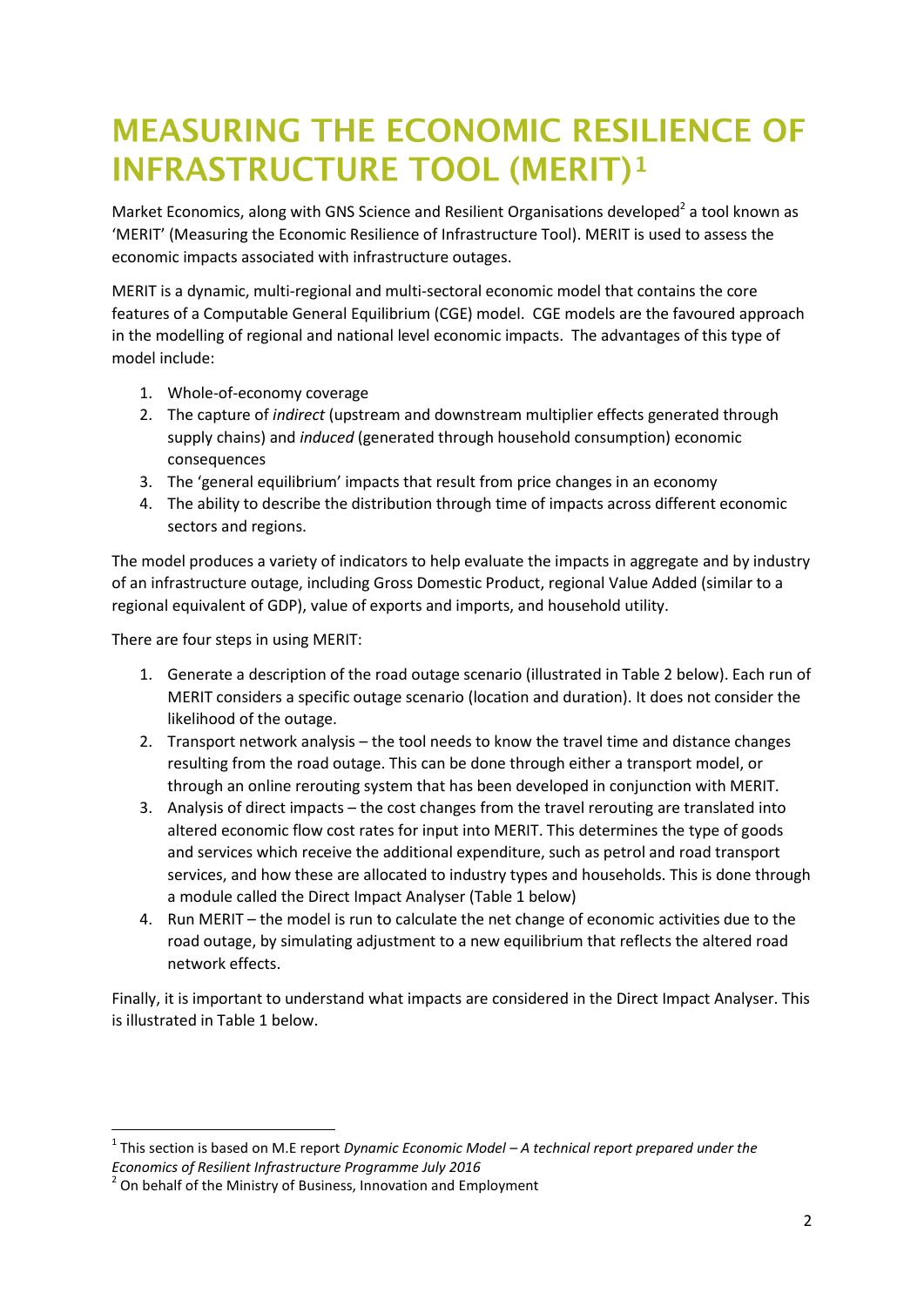|                                                                                 | In the model |                             |           | Not in the model |                  |
|---------------------------------------------------------------------------------|--------------|-----------------------------|-----------|------------------|------------------|
| Impact                                                                          | Complete     | <b>Method</b><br>identified | Possible? | Non-market       | Outside<br>scope |
| Freight                                                                         |              |                             |           |                  |                  |
| <b>Time costs</b>                                                               | X            |                             |           |                  |                  |
| Vehicle operating costs                                                         | X            |                             |           |                  |                  |
| <b>Emission costs</b>                                                           |              |                             |           | $\mathsf{x}$     |                  |
| <b>Perisable commodities</b>                                                    |              |                             |           |                  |                  |
| Loss of product                                                                 |              |                             | Χ         |                  |                  |
| Loss of product value                                                           |              |                             | X         |                  |                  |
| <b>Tourism</b>                                                                  |              |                             |           |                  |                  |
| Loss of tourism spend                                                           |              |                             |           |                  | Χ                |
| Loss of scenic value                                                            |              |                             |           | $\mathsf{x}$     |                  |
| Travel to work/school                                                           |              |                             |           |                  |                  |
| Time costs                                                                      |              |                             |           | $X^1$            |                  |
| Reduced supply of labour                                                        |              | X                           |           |                  |                  |
| Vehicle operating costs                                                         | X            |                             |           |                  |                  |
| <b>Emission costs</b>                                                           |              |                             |           | X                |                  |
| <b>Shopping</b>                                                                 |              |                             |           |                  |                  |
| Time costs                                                                      |              |                             |           | $X^1$            |                  |
| Vehicle operating costs                                                         | X            |                             |           |                  |                  |
| <b>Emission costs</b>                                                           |              |                             |           | $\mathsf{x}$     |                  |
| <b>Recovery and rebuild</b>                                                     |              |                             |           |                  |                  |
| Increased construction                                                          |              | X                           |           |                  |                  |
| Opportunity costs of capital                                                    |              | X                           |           |                  |                  |
| <b>Business to business travel</b>                                              |              |                             |           |                  |                  |
| Loss of staff time                                                              |              | X                           |           |                  |                  |
| Vehicle operating costs                                                         |              | X                           |           |                  |                  |
| 1. MERIT could be adapted to include but thus far only considers market impacts |              |                             |           |                  |                  |

**Table 1**. Road outage impacts in the Direct Impact Analyser

Two versions of MERIT have been developed under the Transport Agency project: a full desktop version which can consider a staged sequence of recovery phases from an outage, and an on-line slightly simplified version which can only assess one level of outage state per run. The full version was run for this pilot test.

# **SH3 MANAWATU GORGE OUTAGE**

In order to make an assessment of a road outage, MERIT requires the following information to develop the outage scenario:

- Outage ID
- State highway
- Region
- Road type
- Post speed limit
- GPS coordinates (start and end)
- Direction of impacted travel
- Start and end dates (duration)
- Damage state (shoulder, one lane, two lanes, complete closure)
- Speed limits during the effect
- Cost of repair
- Funding source and split (generally NLTP) for repair work